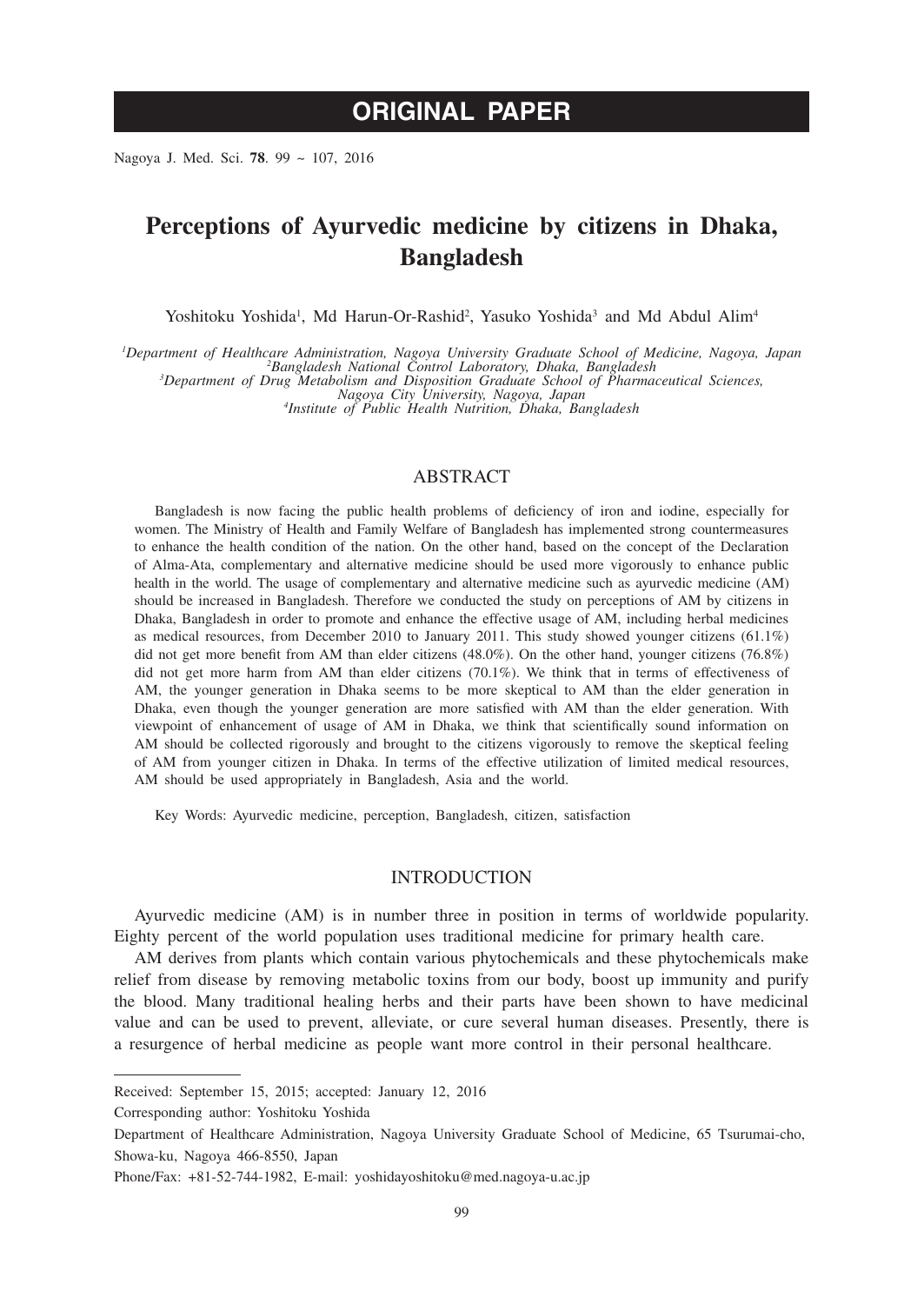Bangladesh has approximately 170 million population and is now facing and tackling public health problems such as deficiency of iron and iodine, especially for women,<sup>1)</sup> and the contamination of arsenic in drinking water.<sup>2-4)</sup> We examined the frequency of iron and iodine deficiencies and associations of iron and iodine deficiencies with common diseases among 395 under-2 children, 355 adolescent girls, and 263 pregnant women of Bangladesh. Anemia was found in 49.1% of children, 24.8% of adolescent girls, and 44.4% of pregnant women. Prevalence of iodine deficiencies (urinary iodine  $\langle 100 \text{ mu g/L} \rangle$  was 38.4% in adolescent girls and 39.4% in pregnant women. The Ministry of Health and Family Welfare of Bangladesh makes strong countermeasures to enhance the health conditions for the nation.

Furthermore, with the viewpoint of disease treatment, a larger contribution of Ayurveda should be focused on, conducted by medical doctors or doctors of AM. Traditional medical practice is still ongoing in Bangladesh. The traditional medical practitioners perform a central role in providing primary healthcare to the rural inhabitants of Bangladesh. There are 86,000 villages in the country and almost every village has one or two traditional practitioners. They are the providers of primary healthcare to village populations in Bangladesh. On the other hand, the Declaration of Alma-Ata of International Conference on Primary Health Care, Alma-Ata, USSR, on 6–12 September 1978 declared that the conference strongly reaffirmed that health, which is a state of complete physical, mental and social well-being, and not merely the absence of disease or infirmity, was a fundamental human right and that the attainment of the highest possible level of health is the most important world-wide social goal whose realization required the action of many other social and economic sectors in addition to the health sector.<sup>5)</sup> Based on the concept of the Declaration of Alma-Ata, complementary and alternative medicine (CAM) should be used more vigorously to enhance public health all over the world. Therefore, the purpose of this study is to confirm the perceptions of AM by citizens in Dhaka, Bangladesh. We hope this research will contribute to promoting and enhancing the effective usage of AM, including herbal medicines as medical resources in Bangladesh, Asia, and the world.

#### MATERIALS AND METHODS

This study was conducted by face-to-face interview by trained staffs in Dhaka, Bangladesh using a structured questionnaire during December 2010 to January 2011. Respondents were 1502 citizens in Dhaka, Bangladesh. The respondents were randomly selected by the trained staffs of the research team of Dhaka, Bangladesh. The research team of Bangladesh initially obtained the name of villages and coded them using digital numbers. The respondents were recruited based on the household unit in the selected villages. The exclusion criteria were not adopted in this study.

The subjects were informed that they were free to decline answering any question with which they were not comfortable. Anonymity of their personal identity was preserved. Written informed consent was obtained from every participant before the interview.

The questionnaire was translated into Bengali and changes were made to make it understandable for the respondents before data collection in the field and back translated into English. To respond the questions of situation and perception of use of AM and Satisfaction on AM use among citizens, an index of "yes" or "no" was applied. For questions of attitudes toward AM use among citizens, a 5-point Likert scale ranging from  $1 =$  "Strongly disagree" to  $5 =$  "Strongly agree" was applied. Raw data was sent to Nagoya University and was analyzed with SPSS version 2.0.  $\chi^2$ -test and U-test were applied. Since this study was not involved in experimental research involving human subjects and also anonymization of personal identity was preserved, the concept of exemption of ethical approval was accepted at that time.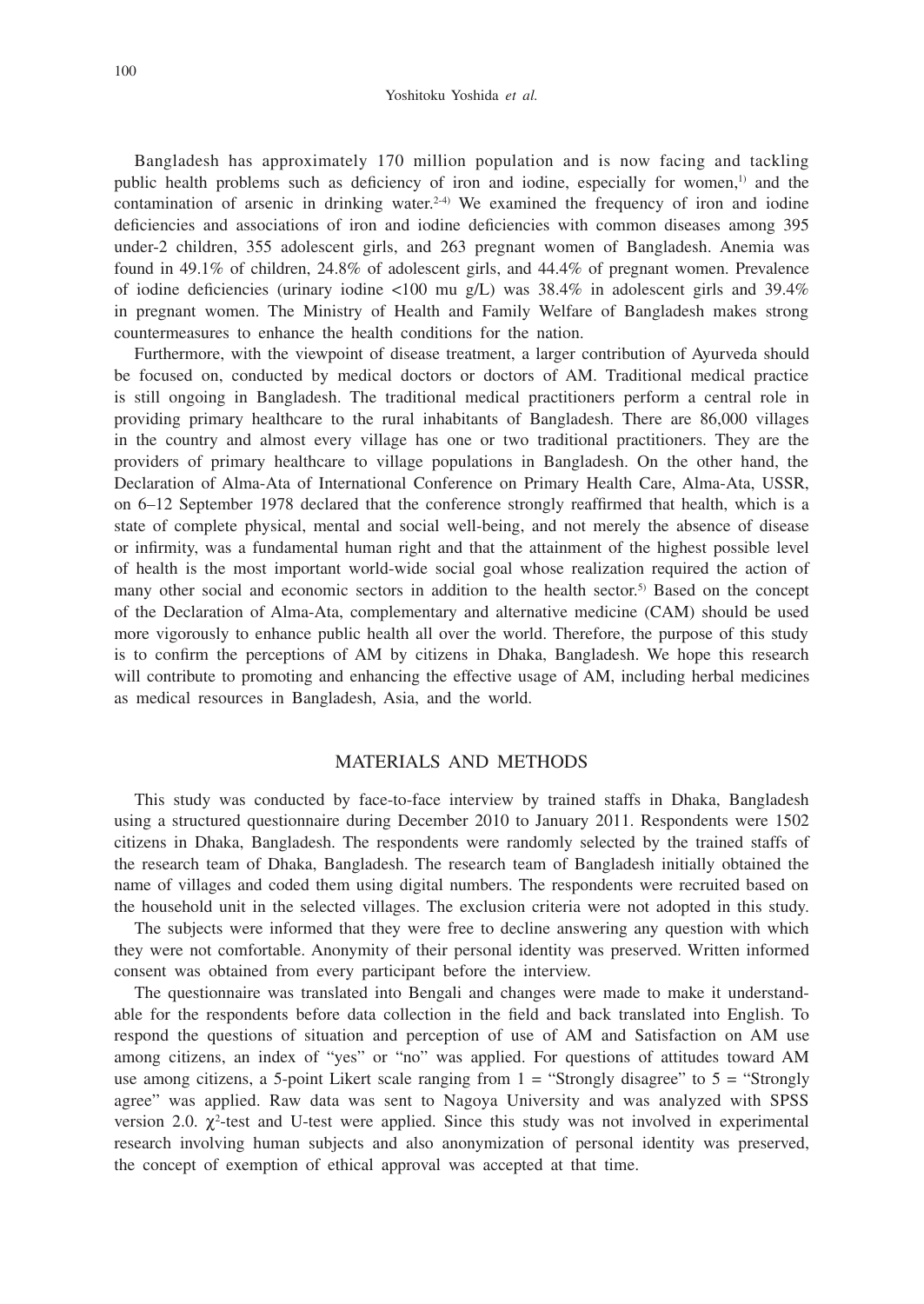### RESULTS

Table 1 shows the demographics of the survey respondents of citizens in Dhaka, Bangladesh. We obtained responses from 1502 citizens (958 males and 544 females). Statistically significant gender differences of citizens were observed in the residence, marital status, education, occupation, monthly income, and health status. Though a statistically significant difference was observed in the residence by gender, the majority of male citizens (53.0%) were in rural areas, as were the majority of female citizens (61.7%). Though a statistically significant difference was observed in marital status by gender, the majority of males (59.1%) were married, as were the majority of females (70.4%). A significant difference was observed in education by gender, the majority of males  $(49.1\%)$  had an education period of 11 years and more, 18.0% having 6 to 11 years education period, whereas the majority of females (36.4%) had an education period of 11 years and more and 22.9% had 6 to 11 years education period. The majority occupation of males (35.0%) was others which mainly consisted of retired, day laborer, rickshaw/van puller, and students, whereas the majority occupation of females (60.3%) was housewife. On the other hand, though a statistically significant difference was observed in the monthly income by gender, the majority of males (63.9%) received less than 7000 (Taka), as did the majority of females (84.4%). A significant difference was observed in health status by gender, the majority of males (43.0%) had good health status, as did the majority of females (44.6%).

|                |                    | <b>Sex</b>   |        |                |        |             |                   |        |  |  |
|----------------|--------------------|--------------|--------|----------------|--------|-------------|-------------------|--------|--|--|
|                |                    |              | Male   |                | Female | Total       | Test <sup>a</sup> |        |  |  |
|                |                    | $\mathbf n$  | $\%$   | $\mathbf n$    | $\%$   | $\mathbf n$ | $\%$              |        |  |  |
| Age            | $15 - 24$          | 259          | 27.0%  | 143            | 26.3%  | 402         | 26.8%             |        |  |  |
|                | $25 - 34$          | 301          | 31.4%  | 171            | 31.4%  | 472         | 31.4%             |        |  |  |
|                | $35 - 44$          | 168          | 17.5%  | 127            | 23.3%  | 295         | 19.6%             |        |  |  |
|                | $45 - 54$          | 110          | 11.5%  | 47             | 8.6%   | 157         | 10.5%             | n.s.   |  |  |
|                | $55 - 64$          | 69           | 7.2%   | 32             | 5.9%   | 101         | 6.7%              |        |  |  |
|                | 65 or more         | 51           | 5.3%   | 24             | 4.4%   | 75          | 5.0%              |        |  |  |
|                | Total              | 958          | 100.0% | 544            | 100.0% | 1502        | 100.0%            |        |  |  |
| Residence      | Urban              | 450          | 47.0%  | 207            | 38.3%  | 657         | 43.9%             | $\ast$ |  |  |
|                | Rural              | 507          | 53.0%  | 333            | 61.7%  | 840         | 56.1%             |        |  |  |
|                | Total              | 957          | 100.0% | 540            | 100.0% | 1497        | 100.0%            |        |  |  |
| Marital status | Married            | 567          | 59.1%  | 380            | 70.4%  | 947         | 63.2%             |        |  |  |
|                | Unmarried          | 388          | 40.5%  | 139            | 25.7%  | 527         | 35.2%             | *      |  |  |
|                | Widow              | $\mathbf{1}$ | $.1\%$ | 19             | 3.5%   | 20          | 1.3%              |        |  |  |
|                | Divorced/separated | 3            | $.3\%$ | $\mathfrak{2}$ | .4%    | 5           | $.3\%$            |        |  |  |
|                | Total              | 959          | 100.0% | 540            | 100.0% | 1499        | 100.0%            |        |  |  |
| Education      | No education       | 137          | 14.3%  | 121            | 22.5%  | 258         | 17.3%             |        |  |  |
|                | Primary            | 177          | 18.5%  | 98             | 18.2%  | 275         | 18.4%             | ∗      |  |  |
|                | $6 - 10$           | 172          | 18.0%  | 123            | 22.9%  | 295         | 19.8%             |        |  |  |

**Table 1** Demographic data of citizens in Dhaka, Bangladesh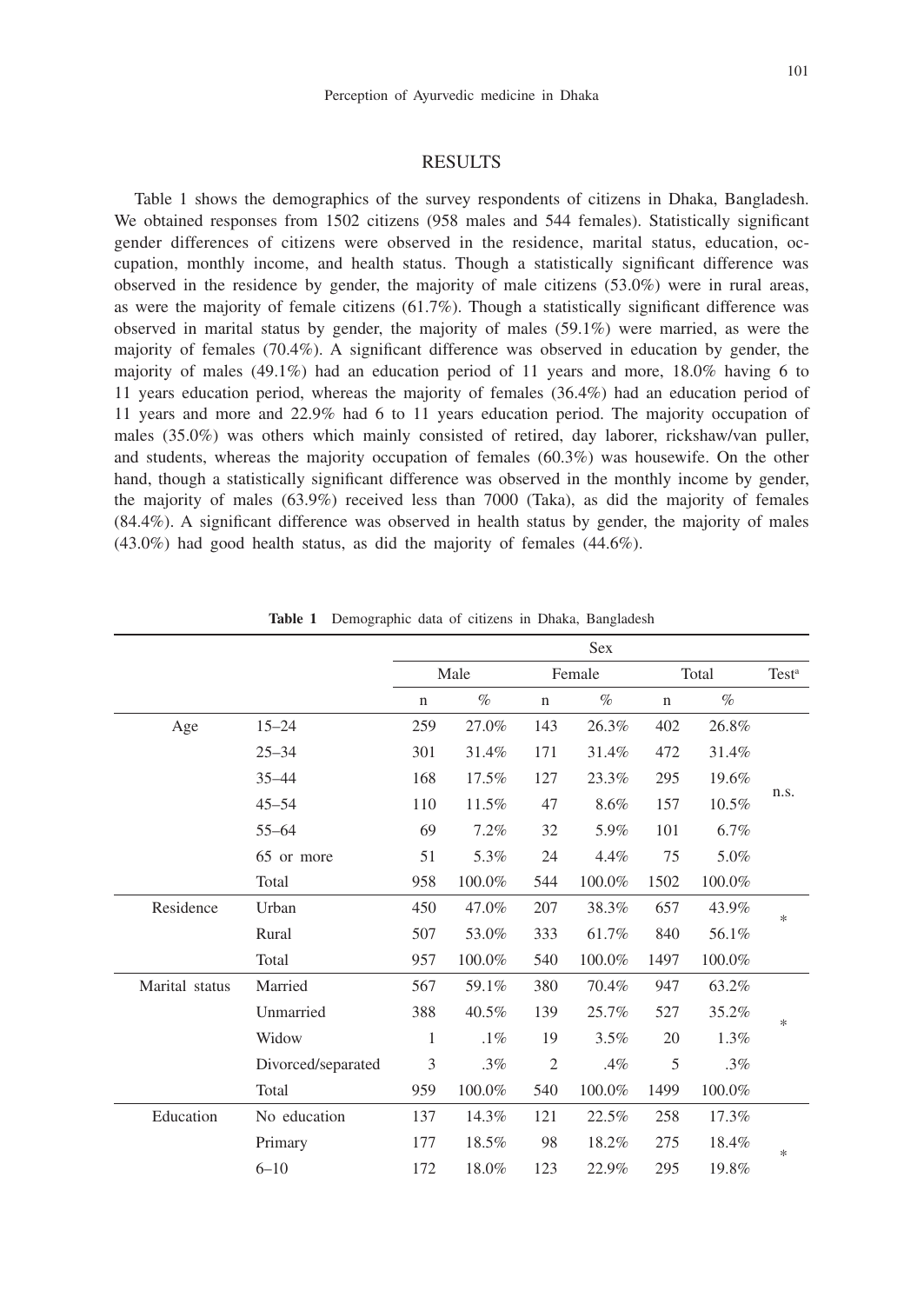|                       | 11 and more     | 469 | 49.1%  | 196    | 36.4%   | 665  | 44.5%  |        |  |
|-----------------------|-----------------|-----|--------|--------|---------|------|--------|--------|--|
|                       | Total           | 955 | 100.0% | 538    | 100.0%  | 1493 | 100.0% |        |  |
| Occupation            | Service         | 216 | 22.6%  | 83     | 15.3%   | 299  | 20.0%  |        |  |
|                       | <b>Business</b> | 257 | 26.9%  | 20     | 3.7%    | 277  | 18.5%  |        |  |
|                       | Housewife       | 12  | 1.3%   | 327    | 60.3%   | 339  | 22.7%  | $\ast$ |  |
|                       | Jobless         | 135 | 14.2%  | 64     | 11.8%   | 199  | 13.3%  |        |  |
|                       | Others          | 334 | 35.0%  | 48     | 8.9%    | 382  | 25.5%  |        |  |
|                       | Total           | 954 | 100.0% | 542    | 100.0%  | 1496 | 100.0% |        |  |
| Monthly income        | <7000           | 608 | 63.9%  | 455    | 84.4%   | 1063 | 71.3%  |        |  |
| $(in$ Taka $\delta$ ) | 7000-15000      | 197 | 20.7%  | 59     | 10.9%   | 256  | 17.2%  | $\ast$ |  |
|                       | >15000          | 146 | 15.4%  | 25     | 4.6%    | 171  | 11.5%  |        |  |
|                       | Total           | 951 | 100.0% | 539    | 100.0%  | 1490 | 100.0% |        |  |
| Religion              | Islam           | 866 | 90.9%  | 495    | 91.7%   | 1361 | 91.2%  |        |  |
|                       | Hindu           | 87  | 9.1%   | 45     | 8.3%    | 132  | 8.8%   | n.s.   |  |
|                       | Total           | 953 | 100.0% | 540    | 100.0%  | 1493 | 100.0% |        |  |
| Health status         | Excellent       | 33  | 3.5%   | $\tau$ | $1.3\%$ | 40   | 2.7%   |        |  |
|                       | Very good       | 119 | 12.5%  | 48     | 8.9%    | 167  | 11.2%  |        |  |
|                       | Good            | 410 | 43.0%  | 242    | 44.6%   | 652  | 43.6%  | ∗      |  |
|                       | Average         | 302 | 31.7%  | 167    | 30.8%   | 469  | 31.4%  |        |  |
|                       | Not good        | 89  | 9.3%   | 78     | 14.4%   | 167  | 11.2%  |        |  |
|                       | Total           | 953 | 100.0% | 542    | 100.0%  | 1495 | 100.0% |        |  |

a: Mann-Whitney U-test, b: 1USD = 70 Taka

\*; P < 0.05

Table 2 shows satisfaction on AM use among citizens.  $61.1\%$  of citizens aged 15–34 years old and 52.0% of citizens aged 35 years old or elder did not receive benefits from AM. On the other hand, 76.8% of citizens aged 15–34 years old and 70.1% of citizens aged 35 years old or elder did not get harm from AM. 73.6% of citizens aged 15–34 years old and 64.7% of citizens aged 35 years old or elder were satisfied with AM, respectively. 72.9% of citizens aged 15–34 years old and 62.1% of citizens aged 35 years old or elder recommended AM to others. These differences were statistically significant. On the other hand, in terms of gender, there was no statistically significant difference.

Table 3 shows attitudes of citizens on AM. Though 41.5% of citizens aged 15–34 years old agreed that their AM provider gives good information on maintaining a healthy lifestyle, 43.1% of citizens aged 35 years old or elder strongly agreed it. Though 56.1% of citizens aged 15–34 years old and 52.9% of citizens aged 35 years old or elder agreed that herbal medicine has less side effects, 21.1% of citizens aged 15–34 years old had not decided it, while 32.3% of citizens aged 35 years old or elder strongly agreed. Though 53.5% of citizens aged 15–34 years old and 58.8% of citizens aged 35 years old or elder agreed that AM involves natural plant formulas which were healthier than taking western medicines, 26.1% of citizens aged 15–34 years old had not decided it, while 19.6% of citizens aged 35 years old or elder strongly agreed it. 55.4% of citizens aged 15–34 years old and 47.1% of citizens aged 35 years old or elder agreed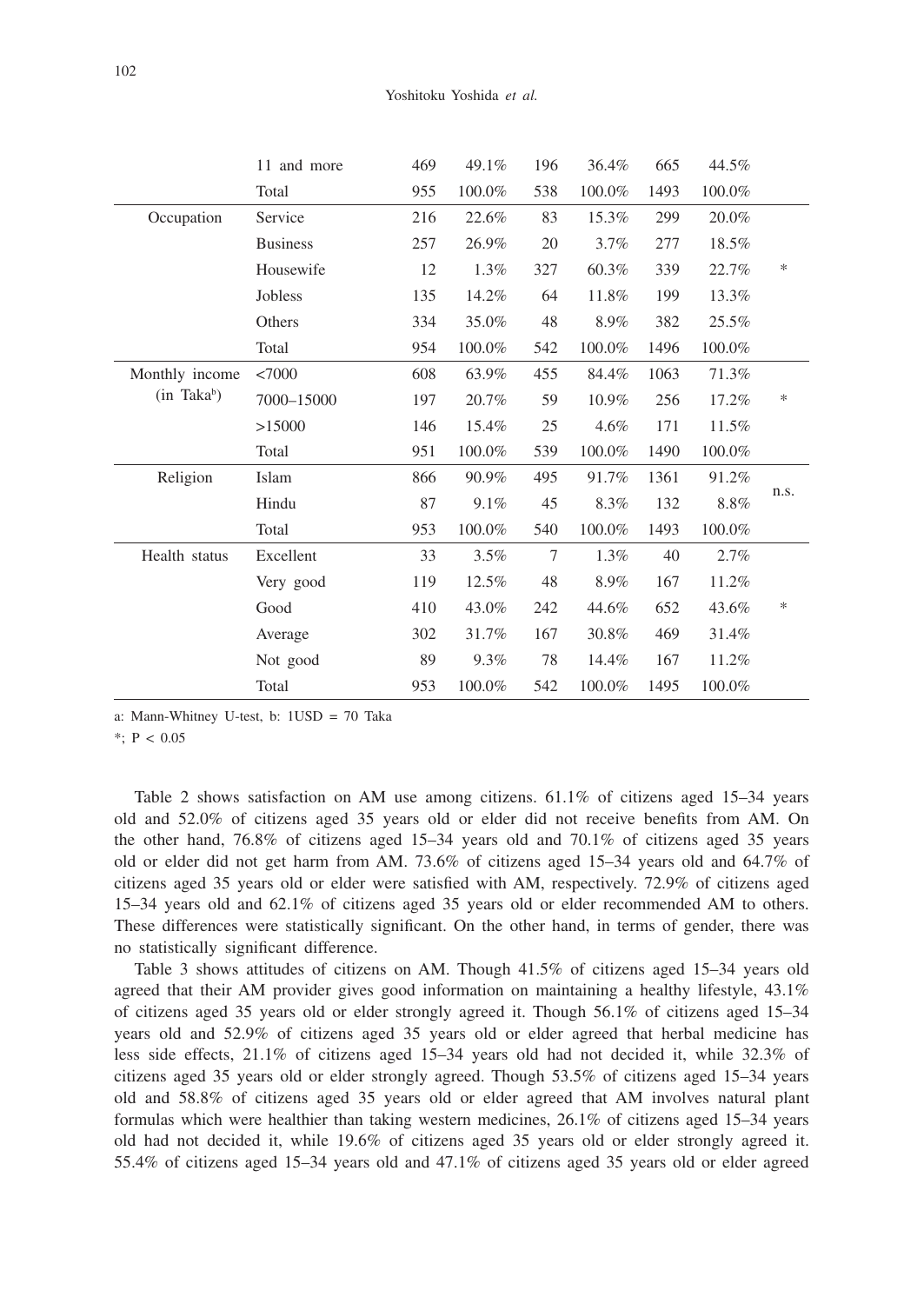|                                    |                |           |        | Age         | <b>Sex</b> |             |        |      |             |        |             |        |             |        |      |
|------------------------------------|----------------|-----------|--------|-------------|------------|-------------|--------|------|-------------|--------|-------------|--------|-------------|--------|------|
|                                    |                | $15 - 34$ |        | 35 or more  |            | Total       |        | Test | Male        |        | Female      |        | Total       |        | Test |
|                                    |                | n         | $\%$   | $\mathbf n$ | $\%$       | $\mathbf n$ | $\%$   |      | $\mathbf n$ | $\%$   | $\mathbf n$ | $\%$   | $\mathbf n$ | $\%$   |      |
|                                    | Yes            | 334       | 38.9%  | 293         | 48.0%      | 627         | 42.7%  | $**$ | 391         | 41.7%  | 237         | 44.5%  | 628         | 42.7%  |      |
| Did you get benefit<br>from AM?    | N <sub>o</sub> | 524       | 61.1%  | 317         | 52.0%      | 841         | 57.3%  |      | 547         | 58.3%  | 295         | 55.5%  | 842         | 57.3%  | n.s. |
|                                    | Total          | 858       | 100.0% | 610         | 100.0%     | 1468        | 100.0% |      | 938         | 100.0% | 532         | 100.0% | 1470        | 100.0% |      |
|                                    | Yes            | 199       | 23.2%  | 184         | 29.9%      | 383         | 26.0%  | $**$ | 247         | 26.3%  | 136         | 25.4%  | 383         | 26.0%  |      |
| Did you get harm<br>from AM?       | N <sub>o</sub> | 657       | 76.8%  | 431         | 70.1%      | 1088        | 74.0%  |      | 691         | 73.7%  | 399         | 74.6%  | 1090        | 74.0%  | n.s. |
|                                    | Total          | 856       | 100.0% | 615         | 100.0%     | 1471        | 100.0% |      | 938         | 100.0% | 535         | 100.0% | 1473        | 100.0% |      |
|                                    | Yes            | 627       | 73.6%  | 394         | 64.7%      | 1021        | 69.9%  | $**$ | 652         | 70.5%  | 370         | 68.8%  | 1022        | 69.9%  |      |
| Were you satisfied<br>with AM?     | N <sub>o</sub> | 225       | 26.4%  | 215         | 35.3%      | 440         | 30.1%  |      | 273         | 29.5%  | 168         | 31.2%  | 441         | 30.1%  | n.s. |
|                                    | Total          | 852       | 100.0% | 609         | 100.0%     | 1461        | 100.0% |      | 925         | 100.0% | 538         | 100.0% | 1463        | 100.0% |      |
| Did you recommend<br>AM to others? | Yes            | 628       | 72.9%  | 384         | 62.1%      | 1012        | 68.4%  | $**$ | 644         | 68.1%  | 368         | 68.8%  | 1012        | 68.3%  |      |
|                                    | N <sub>o</sub> | 234       | 27.1%  | 234         | 37.9%      | 468         | 31.6%  |      | 302         | 31.9%  | 167         | 31.2%  | 469         | 31.7%  | n.s. |
|                                    | Total          | 862       | 100.0% | 618         | 100.0%     | 1480        | 100.0% |      | 946         | 100.0% | 535         | 100.0% | 1481        | 100.0% |      |

**Table 2** Satisfaction on Ayurvedic medicine (AM) use among citizens in Dhaka, Bangladesh

a:  $\chi^2$ -test<br>\*\*; p < 0.01

**Table 3** Attitudes of the citizens on Ayurvedic medicine (AM) in Dhaka, Bangladesh

|                                        | Age                  |           |                         |                |               |           |               |      |           | Sex           |                |               |           |               |      |  |  |
|----------------------------------------|----------------------|-----------|-------------------------|----------------|---------------|-----------|---------------|------|-----------|---------------|----------------|---------------|-----------|---------------|------|--|--|
|                                        |                      |           | $15 - 34$<br>35 or more |                | Total         |           | test          | Male |           | Female        |                | Total         |           | test          |      |  |  |
|                                        | Strongly             | 28        | 3.2%                    | 14             | 2.2%          | 42        | 2.8%          | $**$ | 27        | 2.8%          | 15             | 2.8%          | 42        | 2.8%          |      |  |  |
|                                        | disagree<br>Disagree | 20        | 2.3%                    | 10             | 1.6%          | 30        | 2.0%          |      | 15        | 1.6%          | 15             | 2.8%          | 30        | 2.0%          | n.s. |  |  |
| AM provider gives<br>good information  | Haven't              | 242       | 27.8%                   | 129            | 20.6%         | 371       | 24.8%         |      | 238       | 24.8%         | 133            | 24.6%         | 371       | 24.7%         |      |  |  |
| on maintaining a                       | decided<br>Agree     | 362       | 41.5%                   | 203            | 32.4%         | 565       | 37.7%         |      | 361       | 37.6%         | 206            | 38.1%         | 567       | 37.8%         |      |  |  |
| healthy lifestyle                      | Strongly             | 220       | 25.2%                   | 270            | 43.1%         | 490       | 32.7%         |      | 319       | 33.2%         | 171            | 31.7%         | 490       | 32.7%         |      |  |  |
|                                        | agree<br>Total       | 872       | 100.0%                  | 626            | 100.0%        | 1498      | 100.0%        |      | 960       | 100.0%        | 540            | 100.0%        | 1500      | 100.0%        |      |  |  |
|                                        | Strongly             | 8         | 0.9%                    | $\overline{c}$ | 0.3%          | 10        | 0.7%          |      | 6         | 0.6%          | $\overline{4}$ | 0.7%          | 10        | 0.7%          |      |  |  |
|                                        | disagree<br>Disagree | 15        | 1.7%                    | 11             | 1.8%          | 26        | 1.7%          | $**$ | 13        | 1.4%          | 13             | 2.4%          | 26        | 1.7%          | n.s. |  |  |
| Herbal medicine                        | Haven't              | 184       | 21.1%                   | 80             | 12.7%         | 264       | 17.6%         |      | 180       | 18.8%         | 85             | 15.6%         | 265       | 17.6%         |      |  |  |
| has less side effects                  | decided<br>Agree     | 490       | 56.1%                   | 332            | 52.9%         | 822       | 54.7%         |      | 534       | 55.6%         | 289            | 53.1%         | 823       | 54.7%         |      |  |  |
|                                        | Strongly             | 177       | 20.3%                   | 203            | 32.3%         | 380       | 25.3%         |      | 227       | 23.6%         | 153            | 28.1%         | 380       | 25.3%         |      |  |  |
|                                        | agree<br>Total       | 874       | 100.0%                  | 628            | 100.0%        | 1502      | 100.0%        |      | 960       | 100.0%        | 544            | 100.0%        | 1504      | 100.0%        |      |  |  |
|                                        | Strongly             | 13        | 1.5%                    | $\overline{4}$ | 0.6%          | 17        | 1.1%          |      | 12        | 1.3%          | 5              | 0.9%          | 17        | 1.1%          |      |  |  |
| AM involves                            | disagree<br>Disagree | 27        | 3.1%                    | 12             | 1.9%          | 39        | 2.6%          | **   | 24        | 2.5%          | 16             | 3.0%          | 40        | 2.7%          | n.s. |  |  |
| natural plant<br>formulas which are    | Haven't              | 227       | 26.1%                   | 118            | 19.0%         | 345       | 23.1%         |      | 227       | 23.8%         | 120            | 22.2%         | 347       | 23.2%         |      |  |  |
| healthier than                         | decided<br>Agree     | 466       | 53.5%                   | 366            | 58.8%         | 832       | 55.7%         |      | 521       | 54.6%         | 310            | 57.4%         | 831       | 55.6%         |      |  |  |
| taking drugs given<br>by the medical   | Strongly             | 138       | 15.8%                   | 122            | 19.6%         | 260       | 17.4%         |      | 171       | 17.9%         | 89             | 16.5%         | 260       | 17.4%         |      |  |  |
| doctors                                | agree<br>Total       | 871       | 100.0%                  | 622            | 100.0%        | 1493      | 100.0%        |      | 955       | 100.0%        | 540            | 100.0%        | 1495      | 100.0%        |      |  |  |
|                                        | Strongly             | 8         | 0.9%                    | 6              | 1.0%          | 14        | 0.9%          |      | 11        | 1.2%          | 3              | 0.6%          | 14        | 0.9%          |      |  |  |
|                                        | disagree             |           |                         |                |               |           |               | n.s. |           |               |                |               |           |               | n.s. |  |  |
| People would be                        | Disagree<br>Haven't  | 36<br>172 | 4.1%<br>19.8%           | 19<br>148      | 3.0%<br>23.6% | 55<br>320 | 3.7%<br>21.4% |      | 34<br>203 | 3.6%<br>21.2% | 21<br>118      | 3.9%<br>21.8% | 55<br>321 | 3.7%<br>21.4% |      |  |  |
| more likely to use<br>AM if there were | decided              |           |                         |                |               |           |               |      |           |               |                |               |           |               |      |  |  |
| more AM clinics                        | Agree                | 388       | 44.6%                   | 250            | 39.9%         | 638       | 42.6%         |      | 409       | 42.8%         | 230            | 42.4%         | 639       | 42.7%         |      |  |  |
|                                        | Strongly<br>agree    | 265       | 30.5%                   | 204            | 32.5%         | 469       | 31.4%         |      | 299       | 31.3%         | 170            | 31.4%         | 469       | 31.3%         |      |  |  |
|                                        | Total                | 869       | 100.0%                  | 627            | 100.0%        | 1496      | 100.0%        |      | 956       | 100.0%        | 542            | 100.0%        | 1498      | 100.0%        |      |  |  |
|                                        | Strongly<br>disagree | 17        | 2.0%                    | 12             | 1.9%          | 29        | 1.9%          | n.s. | 22        | 2.3%          | $\overline{7}$ | 1.3%          | 29        | 1.9%          | n.s. |  |  |
|                                        | Disagree             | 30        | 3.4%                    | 17             | 2.7%          | 47        | 3.1%          |      | 28        | 2.9%          | 19             | 3.5%          | 47        | 3.1%          |      |  |  |
| AM build up<br>the body's own          | Haven't<br>decided   | 279       | 32.1%                   | 176            | 28.1%         | 455       | 30.4%         |      | 294       | 30.8%         | 162            | 29.8%         | 456       | 30.4%         |      |  |  |
| defenses                               | Agree                | 396       | 45.5%                   | 302            | 48.2%         | 698       | 46.7%         |      | 430       | 45.1%         | 268            | 49.3%         | 698       | 46.6%         |      |  |  |
|                                        | Strongly<br>agree    | 148       | 17.0%                   | 119            | 19.0%         | 267       | 17.8%         |      | 180       | 18.9%         | 88             | 16.2%         | 268       | 17.9%         |      |  |  |
|                                        | Total                | 870       | 100.0%                  | 626            | 100.0%        | 1496      | 100.0%        |      | 954       | 100.0%        | 544            | 100.0%        | 1498      | 100.0%        |      |  |  |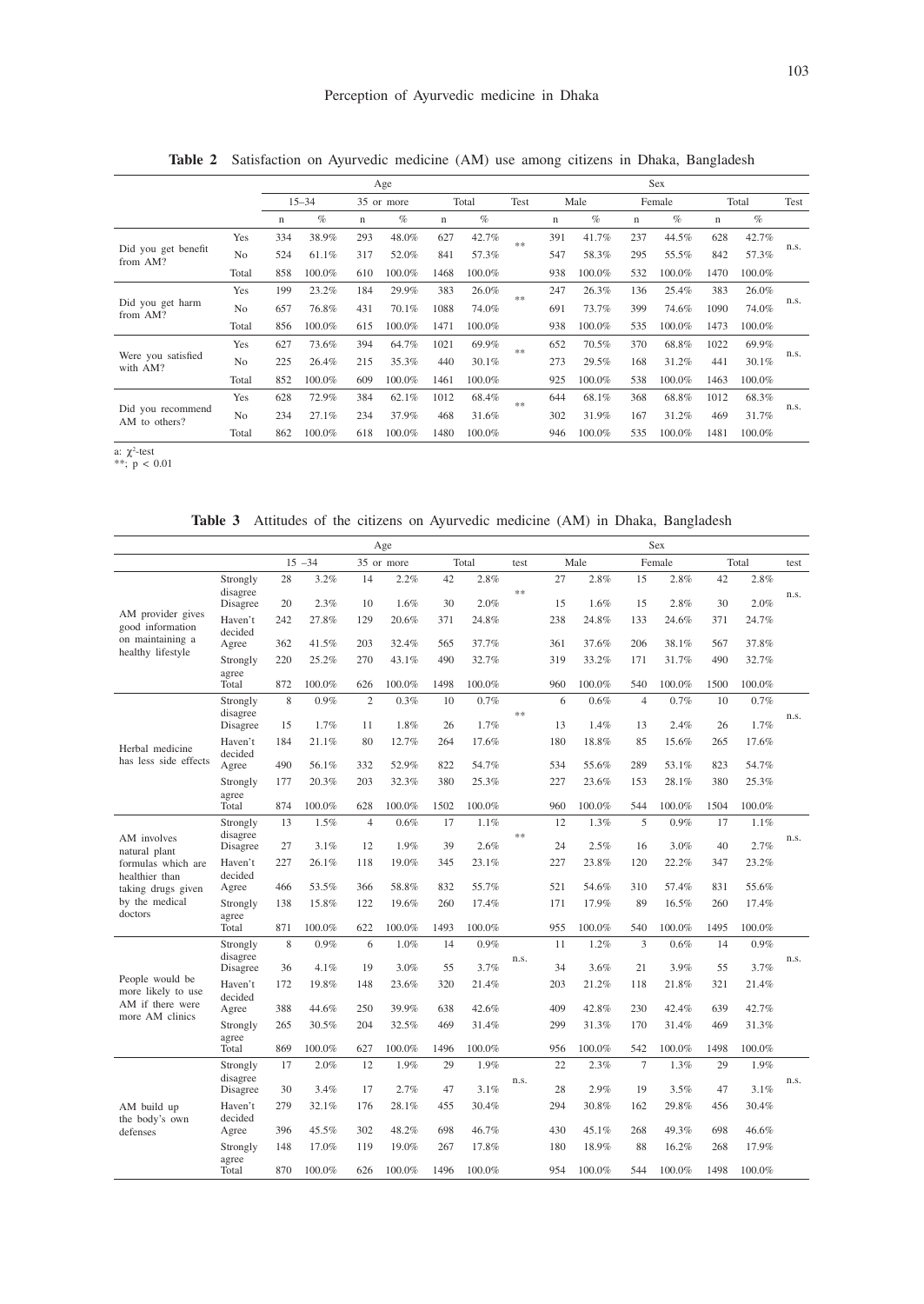| The more<br>knowledge a person<br>has on AM, the | Strongly             | 13         | 1.5%           | $\tau$         | 1.1%           | 20         | 1.3%           |      | 9              | 0.9%           | 11         | 2.0%           | 20         | 1.3%           |      |
|--------------------------------------------------|----------------------|------------|----------------|----------------|----------------|------------|----------------|------|----------------|----------------|------------|----------------|------------|----------------|------|
|                                                  | disagree<br>Disagree | 30         | 3.4%           | 31             | 5.0%           | 61         | 4.1%           | n.s. | 36             | 3.8%           | 25         | 4.6%           | 61         | 4.1%           | n.s. |
|                                                  | Haven't              | 186        | 21.3%          | 146            | 23.3%          | 332        | 22.2%          |      | 210            | 21.9%          | 124        | 22.9%          | 334        | 22.3%          |      |
|                                                  | decided<br>Agree     | 374        | 42.9%          | 249            | 39.8%          | 623        | 41.6%          |      | 409            | 42.7%          | 215        | 39.7%          | 624        | 41.6%          |      |
| more likely he/she<br>use it                     | Strongly             | 269        | 30.8%          | 193            | 30.8%          | 462        | 30.8%          |      | 294            | 30.7%          | 167        | 30.8%          | 461        | 30.7%          |      |
|                                                  | agree<br>Total       | 872        | 100.0%         | 626            | 100.0%         | 1498       | 100.0%         |      | 958            | 100.0%         | 542        | 100.0%         | 1500       | 100.0%         |      |
|                                                  | Strongly             | 24         | 2.8%           | 19             | 3.0%           | 43         | 2.9%           |      | 24             | 2.5%           | 19         | 3.5%           | 43         | 2.9%           |      |
|                                                  | disagree             |            |                |                |                |            |                | n.s. |                |                |            |                |            |                | n.s. |
| Parent(s) can influ-                             | Disagree             | 53<br>236  | 6.1%<br>27.1%  | 40<br>173      | 6.4%<br>27.5%  | 93<br>409  | 6.2%           |      | 57<br>285      | 5.9%<br>29.7%  | 36<br>125  | 6.6%<br>23.1%  | 93<br>410  | 6.2%           |      |
| ence youth's AM                                  | Haven't<br>decided   |            |                |                |                |            | 27.3%          |      |                |                |            |                |            | 27.3%          |      |
| use by exposing<br>them to it                    | Agree                | 443        | 50.9%          | 281            | 44.7%          | 724        | 48.3%          |      | 448            | 46.7%          | 277        | 51.1%          | 725        | 48.3%          |      |
|                                                  | Strongly<br>agree    | 115        | 13.2%          | 115            | 18.3%          | 230        | 15.3%          |      | 145            | 15.1%          | 85         | 15.7%          | 230        | 15.3%          |      |
|                                                  | Total                | 871        | 100.0%         | 628            | 100.0%         | 1499       | 100.0%         |      | 959            | 100.0%         | 542        | 100.0%         | 1501       | 100.0%         |      |
|                                                  | Strongly<br>disagree | 24         | 2.8%           | 13             | 2.1%           | 37         | 2.5%           |      | 25             | 2.6%           | 12         | 2.2%           | 37         | 2.5%           |      |
|                                                  | Disagree             | 54         | 6.2%           | 54             | 8.6%           | 108        | 7.2%           | n.s. | 59             | 6.2%           | 50         | 9.2%           | 109        | 7.3%           | n.s. |
| People can be<br>influenced to use               | Haven't              | 193        | 22.1%          | 133            | 21.2%          | 326        | 21.7%          |      | 212            | 22.1%          | 115        | 21.2%          | 327        | 21.8%          |      |
| AM if friends are                                | decided<br>Agree     | 463        | 53.1%          | 307            | 49.0%          | 770        | 51.4%          |      | 493            | 51.5%          | 277        | 51.0%          | 770        | 51.3%          |      |
| using it                                         | Strongly             | 138        | 15.8%          | 120            | 19.1%          | 258        | 17.2%          |      | 169            | 17.6%          | 89         | 16.4%          | 258        | 17.2%          |      |
|                                                  | agree<br>Total       | 872        | 100.0%         | 627            | 100.0%         | 1499       | 100.0%         |      | 958            | 100.0%         | 543        | 100.0%         | 1501       | 100.0%         |      |
|                                                  | Strongly             | 11         | 1.3%           | 22             | 3.5%           | 33         | 2.2%           |      | 20             | 2.1%           | 13         | 2.4%           | 33         | 2.2%           |      |
|                                                  | disagree             |            |                |                |                |            |                | $**$ |                |                |            |                |            |                | n.s. |
| Teacher can influ-                               | Disagree<br>Haven't  | 41<br>199  | 4.7%<br>22.9%  | 32<br>164      | 5.1%<br>26.2%  | 73<br>363  | 4.9%<br>24.3%  |      | 51<br>243      | 5.3%<br>25.4%  | 22<br>120  | 4.1%<br>22.2%  | 73<br>363  | 4.9%<br>24.2%  |      |
| ence youth's AM                                  | decided              |            |                |                |                |            |                |      |                |                |            |                |            |                |      |
| use by exposing<br>them to it                    | Agree                | 481        | 55.4%          | 295            | 47.1%          | 776        | 51.9%          |      | 477            | 49.9%          | 300        | 55.5%          | 777        | 51.9%          |      |
|                                                  | Strongly<br>agree    | 137        | 15.8%          | 113            | 18.1%          | 250        | 16.7%          |      | 165            | 17.3%          | 86         | 15.9%          | 251        | 16.8%          |      |
|                                                  | Total                | 869        | $100.0\%$      | 626            | 100.0%         | 1495       | 100.0%         |      | 956            | 100.0%         | 541        | 100.0%         | 1497       | 100.0%         |      |
|                                                  | Strongly<br>disagree | 66         | 7.6%           | 45             | 7.2%           | 111        | 7.4%           | $**$ | 61             | 6.4%           | 50         | 9.2%           | 111        | 7.4%           |      |
| People who believe                               | Disagree             | 207        | 23.8%          | 97             | 15.5%          | 304        | 20.4%          |      | 212            | 22.2%          | 91         | 16.8%          | 303        | 20.3%          |      |
| in the physical,<br>mental and spiritual         | Haven't              | 252        | 29.0%          | 161            | 25.8%          | 413        | 27.7%          |      | 269            | 28.2%          | 146        | 26.9%          | 415        | 27.8%          |      |
| aspects of health                                | decided<br>Agree     | 230        | 26.5%          | 210            | 33.6%          | 440        | 29.5%          |      | 281            | 29.5%          | 160        | 29.5%          | 441        | 29.5%          |      |
| are more likely to<br>use AM                     | Strongly             | 113        | 13.0%          | 112            | 17.9%          | 225        | 15.1%          |      | 130            | 13.6%          | 95         | 17.5%          | 225        | 15.1%          |      |
|                                                  | agree<br>Total       | 868        | 100.0%         | 625            | 100.0%         | 1493       | 100.0%         |      | 953            | 100.0%         | 542        | 100.0%         | 1495       | 100.0%         |      |
|                                                  | Strongly             | 86         | 9.9%           | 37             | 5.9%           | 123        | 8.2%           |      | 72             | 7.5%           | 50         | 9.2%           | 122        | 8.1%           |      |
| Those who fear                                   | disagree             | 179        | 20.6%          | 82             | 13.1%          | 261        | 17.5%          | **   | 178            | 18.6%          | 84         | 15.5%          | 262        | 17.5%          | $**$ |
| the discomfort of                                | Disagree<br>Haven't  | 240        | 27.6%          | 145            | 23.2%          | 385        | 25.8%          |      | 267            | 27.9%          | 119        | 22.0%          | 386        | 25.8%          |      |
| treatment from<br>medical doctors                | decided              |            |                |                |                |            |                |      |                |                |            |                |            |                |      |
| are more likely to                               | Agree<br>Strongly    | 256<br>108 | 29.5%<br>12.4% | 229<br>133     | 36.6%<br>21.2% | 485<br>241 | 32.4%<br>16.1% |      | 277<br>162     | 29.0%<br>16.9% | 209<br>79  | 38.6%<br>14.6% | 486<br>241 | 32.5%<br>16.1% |      |
| use AM                                           | agree                |            |                |                |                |            |                |      |                |                |            |                |            |                |      |
|                                                  | Total                | 869        | 100.0%         | 626            | 100.0%         | 1495       | 100.0%         |      | 956            | 100.0%         | 541        | 100.0%         | 1497       | 100.0%         |      |
|                                                  | Strongly<br>disagree | 8          | 0.9%           | $\overline{7}$ | 1.1%           | 15         | 1.0%           | **   | $\overline{7}$ | 0.7%           | 8          | 1.5%           | 15         | 1.0%           | n.s. |
|                                                  | Disagree             | 50         | 5.7%           | 24             | 3.8%           | 74         | 4.9%           |      | 55             | 5.8%           | 19         | 3.5%           | 74         | 4.9%           |      |
| AM are not                                       | Haven't<br>decided   | 293        | 33.6%          | 165            | 26.3%          | 458        | 30.6%          |      | 294            | 30.8%          | 164        | 30.1%          | 458        | 30.5%          |      |
| harmful                                          | Agree                | 376        | 43.2%          | 304            | 48.5%          | 680        | 45.4%          |      | 431            | 45.1%          | 251        | 46.1%          | 682        | 45.5%          |      |
|                                                  | Strongly             | 144        | 16.5%          | 127            | 20.3%          | 271        | 18.1%          |      | 169            | 17.7%          | 102        | 18.8%          | 271        | 18.1%          |      |
|                                                  | agree<br>Total       | 871        | 100.0%         | 627            | 100.0%         | 1498       | 100.0%         |      | 956            | 100.0%         | 544        | 100.0%         | 1500       | 100.0%         |      |
|                                                  | Strongly             | 12         | 1.4%           | 8              | 1.3%           | 20         | 1.3%           |      | 12             | 1.3%           | 8          | 1.5%           | 20         | 1.3%           |      |
|                                                  | disagree<br>Disagree | 36         | 4.1%           | 18             | 2.9%           | 54         | 3.6%           | n.s. | 45             | 4.7%           | 10         | 1.8%           | 55         | 3.7%           | n.s. |
| People are mostly<br>motivated to use            | Haven't              | 144        | 16.5%          | 100            | 16.0%          | 244        | 16.3%          |      | 158            | 16.5%          | 86         | 15.8%          | 244        | 16.3%          |      |
| AM by television,                                | decided              |            |                |                |                |            |                |      |                |                |            |                |            |                |      |
| radio and mass<br>media                          | Agree<br>Strongly    | 449<br>233 | 51.4%<br>26.7% | 305<br>193     | 48.9%<br>30.9% | 754<br>426 | 50.3%<br>28.4% |      | 478<br>263     | 50.0%<br>27.5% | 276<br>164 | 50.7%<br>30.1% | 754<br>427 | 50.3%<br>28.5% |      |
|                                                  | agree                |            |                |                |                |            |                |      |                |                |            |                |            |                |      |
|                                                  | Total                | 874        | 100.0%         | 624            | 100.0%         | 1498       | 100.0%         |      | 956            | 100.0%         | 544        | 100.0%         | 1500       | 100.0%         |      |

a: Mann-Whitney U-test \*; p < 0.05 \*\*; p < 0.01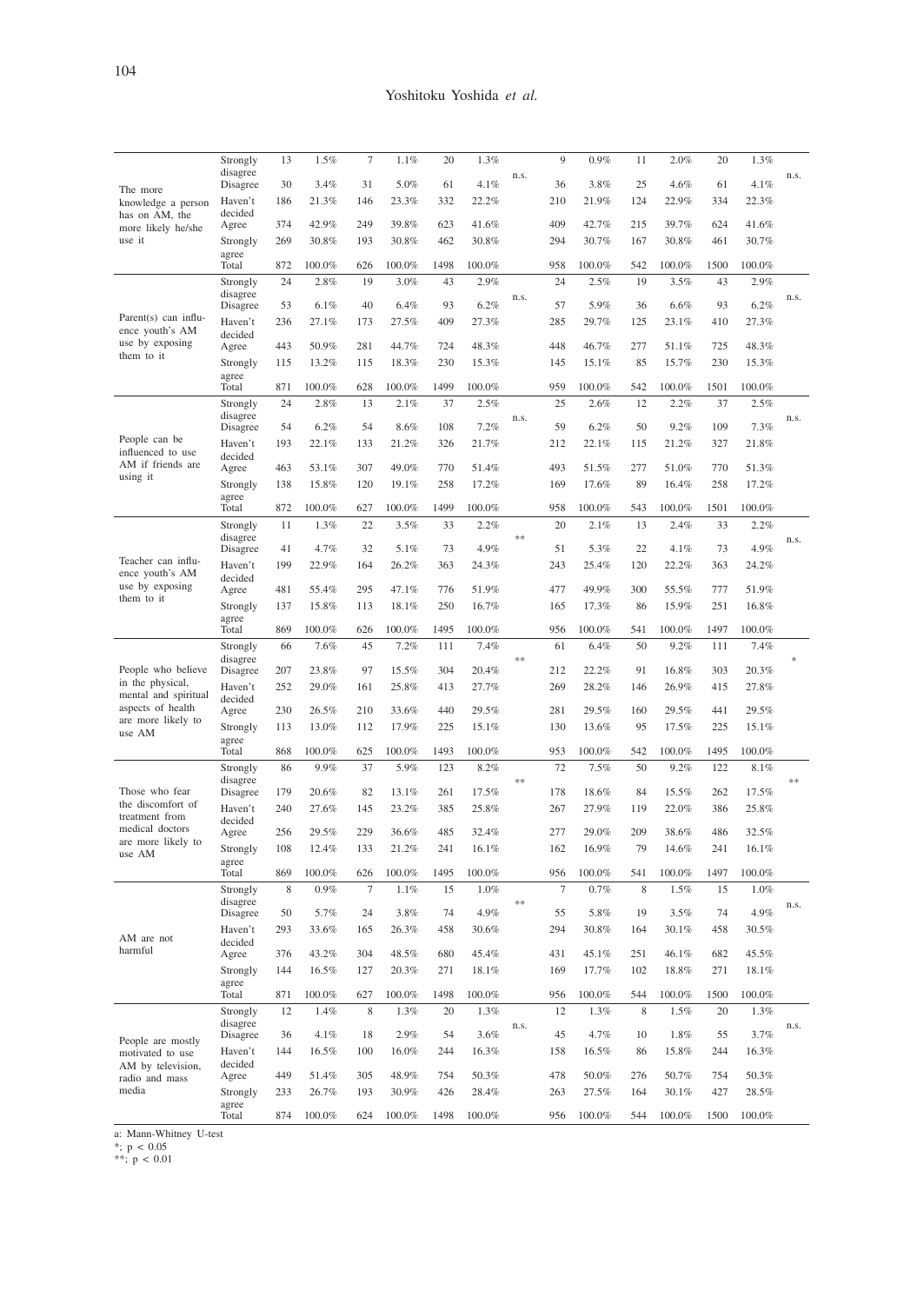105

that teacher can influence youths' AM use by exposing them to it. Though 29.0% of citizens aged 15–34 years old had not decided whether people who believe in the physical, mental and spiritual aspects of health were more likely to use AM, 33.6% of citizens aged 35 years old or elder agreed it. 29.5% of citizens aged 15–34 years old and 36.6% of citizens aged 35 years old or elder agreed that those who fear the discomfort of treatment from medical doctors were more likely to use AM. 43.2% of citizens aged 15–34 years old and 48.5% of citizens aged 35 years old or elder agreed that AM was not harmful. These abovementioned differences were statistically significant.

On the other hand, in terms of gender, although 29.5% of male citizens agreed that people who believe in the physical, mental and spiritual aspects of health were more likely to use AM and 28.2% had not decided, 22.2% disagreed, 29.5% of female citizens agreed and 26.9% had not decided, 17.5% strongly agreed. 29.0% of male citizens and 38.6% of female citizens agreed that those who fear the discomfort of treatment from medical doctors were more likely to use AM, respectively. These above mentioned differences were statistically significant. As a whole 42.7% of respondents agreed that people would be more likely to use AM if there were more AM clinics, with 31.3% strongly agreeing. 46.6% of respondents agreed that AM built up the body's own defenses, with 17.9% strongly agreeing. 41.6% of respondents agreed that the more knowledge a person had of AM, the more likely he/she would use it, with 30.7% strongly agreeing. 48.3% of respondents agreed that parents could influence youths' AM use by exposing them to it, with 15.3% strongly agreeing. 51.3% of respondents agreed that people could be influenced to use AM if friends were using it, with  $17.2\%$  strongly agreeing.  $50.3\%$ of respondents agreed that people were mostly motivated to use AM by television, radio and mass media, with 28.5% strongly agreeing.

#### DISCUSSION

First of all, we conducted this study as cross-sectional study. However, economic development of Bangladesh recently makes progress remarkably. Therefore, this kind of study should be conducted continuously to confirm precisely the perceptions of AM by citizens in Dhaka, Bangladesh. We think this is one of the limitations of the study.

To the best of the authors' knowledge, this is the first study on the perceptions of AM, including herbal medicine by citizens in Dhaka, Bangladesh. This study showed elder citizens had better impressions of AM than younger citizens especially in terms of adverse drug reactions. This study also showed that younger citizens did not get more benefit from AM than elder citizens. On the other hand, younger citizens did not get more harm from AM than elder citizens. Younger citizens were more satisfied with AM and also recommended AM to others more, with statistically significant differences. We think that in terms of effectiveness of AM, the younger generation in Dhaka seems to be more skeptical of AM than the elder generation, even though the younger generation are more satisfied with AM than elder generation. From the viewpoint of enhancement of usage of AM in Dhaka, we think that appropriate information should be delivered vigorously in order to remove the skeptical feeling of AM from younger citizen in Dhaka.

This study also showed that elder citizens thought more that AM providers gave good information on maintaining a healthy lifestyle than younger citizens did. In terms of side effects, elder citizens thought more that herbal medicine had less side effects than younger citizens. In addition, elder citizens thought more that AM involved natural plant formulas which were healthier than taking western medicines. Elder citizens seemed more to believe in the physical, mental and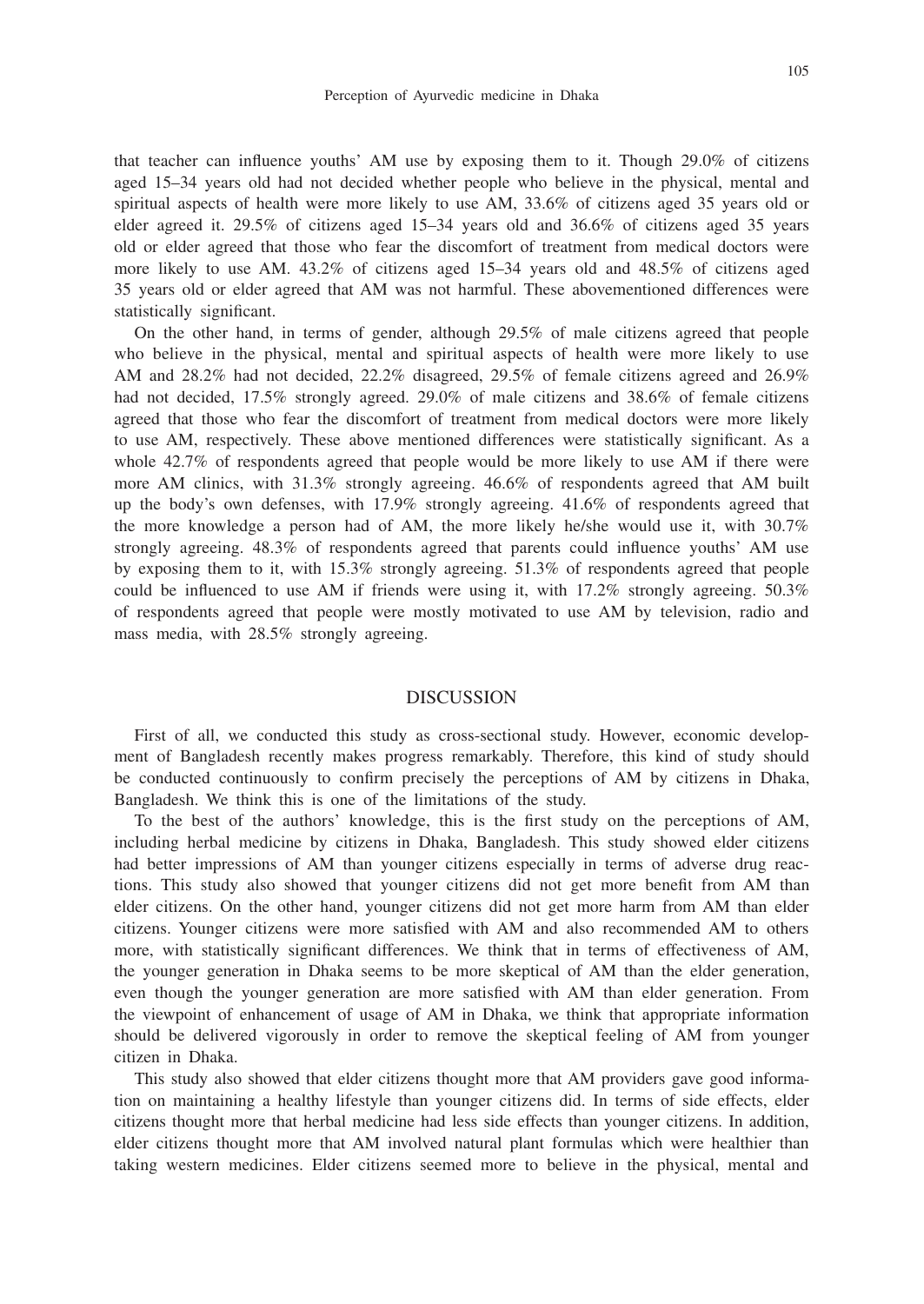spiritual aspects of health, were more likely to use AM and also agreed more that those who feared the discomfort of treatment from medical doctors were more likely to use AM. On the other hand, from the viewpoint of gender, there were not so great differences among respondents. In Japan herbal medicine is used to treat patients as not only over-the-counter drugs but also ethical drugs covered by universal health insurance.<sup> $6-8$ </sup> Recently a lot of studies regarding the safety and efficacy of herbal medicines have been vigorously conducted. $9-13$ ) The studies regarding safety and efficacy of herbal medicines don't always show that herbal medicines are much safer than western medicine.14-16) But we think every kind of information should be delivered, because any kinds of scientific data may become one of the strong tools to enhance the usage of herbal medicine in Bangladesh as well as Asia and the world as the sound evidence.

In addition, the previous studies we conducted in Japan showed that there was a perception gap in medical terms between healthcare worker and citizens.<sup>17-20)</sup> The perception gap also becomes an obstacle to ensuring the healthy lives of citizens with medical care, including AM. Therefore, this issue is also considered by the healthcare workers of Dhaka, Bangladesh.

The results of this study confirmed that the more AM was familiar to the citizens in Dhaka, the more the usage of AM was enhanced and improved. In addition, this study also confirmed that television, radio and mass media had huge impact on the promotion of usage of AM, including herbal medicine.

From the viewpoint of effective utilization of limited medical resource, AM should be used appropriately in Bangladesh, Asia and the world. Therefore, scientifically sound information should be collected rigorously and brought to the citizens vigorously.

### ACKNOWLEDGMENTS

This study was partially supported by Research Foundation for Oriental Medicine.

## CONFLICTS OF INTEREST

The authors declare that they have no conflicts of interest.

#### **REFERENCES**

- 1) Harun-Or-Rashid M, Khatun UF, Yoshida Y, Morita S, Chowdhury N, Sakamoto J. Iron and iodine deficiencies among under-2 children, adolescent girls, and pregnant women of Bangladesh: association with common diseases. *Nagoya J Med Sci*, 2009; 71: 39–49.
- 2) Aziz SN, Boyle KJ, Crocker T. Parental decisions, child health and valuation of avoiding arsenic in drinking water in rural Bangladesh. *J. Water Health*, 2015; 13(1): 152–167.
- 3) Edmunds WM, Ahmed KM, Whitehead PG, Edmunds WM, Ahmed KM, Whitehead PG. A review of arsenic and its impacts in groundwater of the Ganges-Brahmaputra-Meghna delta, Bangladesh. *Environ. Sci.: Processes Impacts*, 2015; 17(6): 1032–1046.
- 4) Asadullah MN, Chaudhury N. Poisoning the mind: Arsenic contamination of drinking water wells and children's educational achievement in rural Bangladesh. *Econ Educ Rev*, 2011; 30(5): 873–888.
- 5) WHO. Declaration of Alma-Ata International Conference on Primary Health Care, Alma-Ata, USSR, 6–12 September 1978. http://www.who.int/publications/almaata\_declaration\_en.pdf (accessed on Sept. 1,2015)
- 6) Payyappallimana U, Serbulea M. Integration of traditional medicine in the health system of Japan Policy lessons and challenges. *Eur J Integr Med*, 2013; 5(5): 399–409.
- 7) Moschik EC, Mercado C, Yoshino T, Matsuura K, Watanabe K. Usage and Attitudes of Physicians in Japan Concerning Traditional Japanese Medicine (Kampo Medicine): A Descriptive Evaluation of a Representative